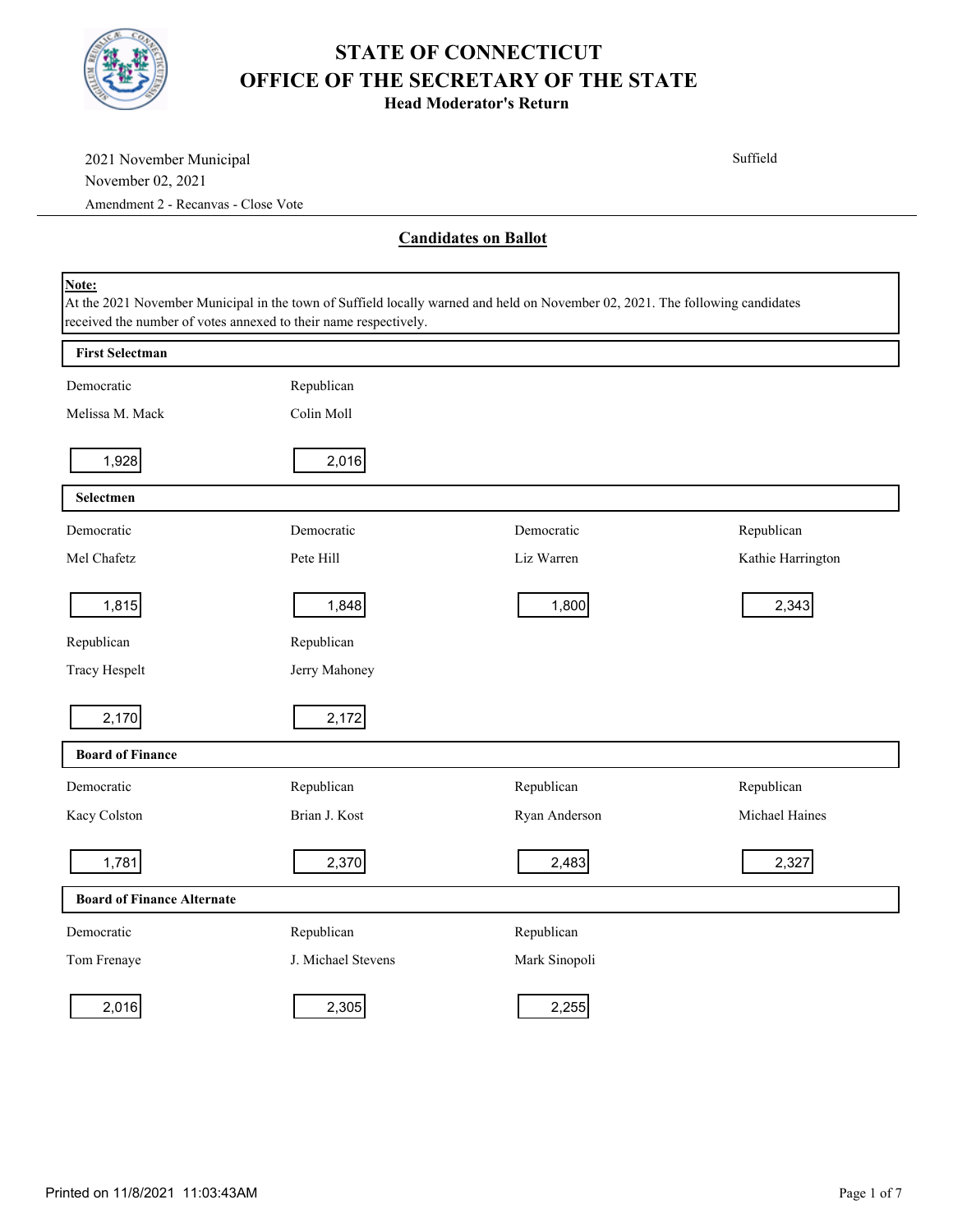

| 2021 November Municipal<br>November 02, 2021<br>Amendment 2 - Recanvas - Close Vote |                    |              | Suffield            |
|-------------------------------------------------------------------------------------|--------------------|--------------|---------------------|
| <b>Board of Education</b>                                                           |                    |              |                     |
| Democratic                                                                          | Democratic         | Democratic   | Republican          |
| Suzanne<br>Richardson-White                                                         | Susan Mercik Davis | Debra Dudack | Terry Antrum        |
| 1,480                                                                               | 1,957              | 1,857        | 2,387               |
| Republican                                                                          | Republican         |              |                     |
| Maureen Sattan                                                                      | Tracy J. Cloyd     |              |                     |
| 2,344                                                                               | 2,029              |              |                     |
| <b>Board of Assessment Appeals</b>                                                  |                    |              |                     |
| Democratic                                                                          | Republican         |              |                     |
| Krystal Holmes                                                                      | Ryan Walters       |              |                     |
| 2,040                                                                               | 2,511              |              |                     |
| <b>Planning and Zoning Commission</b>                                               |                    |              |                     |
| Democratic                                                                          | Democratic         | Republican   | Republican          |
| Jeffrey Girard                                                                      | Erin Golembiewski  | Mark Winne   | Leon Litvak         |
| 1,635                                                                               | 1,863              | 2,369        | 2,109               |
| <b>Planning and Zoning Commission Alternate</b>                                     |                    |              |                     |
| Democratic                                                                          | Republican         |              |                     |
| Marty Deren                                                                         | Christine Sinopoli |              |                     |
| 1,449                                                                               | 1,939              |              |                     |
| <b>Police Commissioners</b>                                                         |                    |              |                     |
| Democratic                                                                          | Democratic         | Democratic   | Republican          |
| Jason Trombly                                                                       | Kristina Hallett   | Nathan Prusi | Terrence C. Plakias |
| 1,928                                                                               | 1,848              | 1,627        | 2,332               |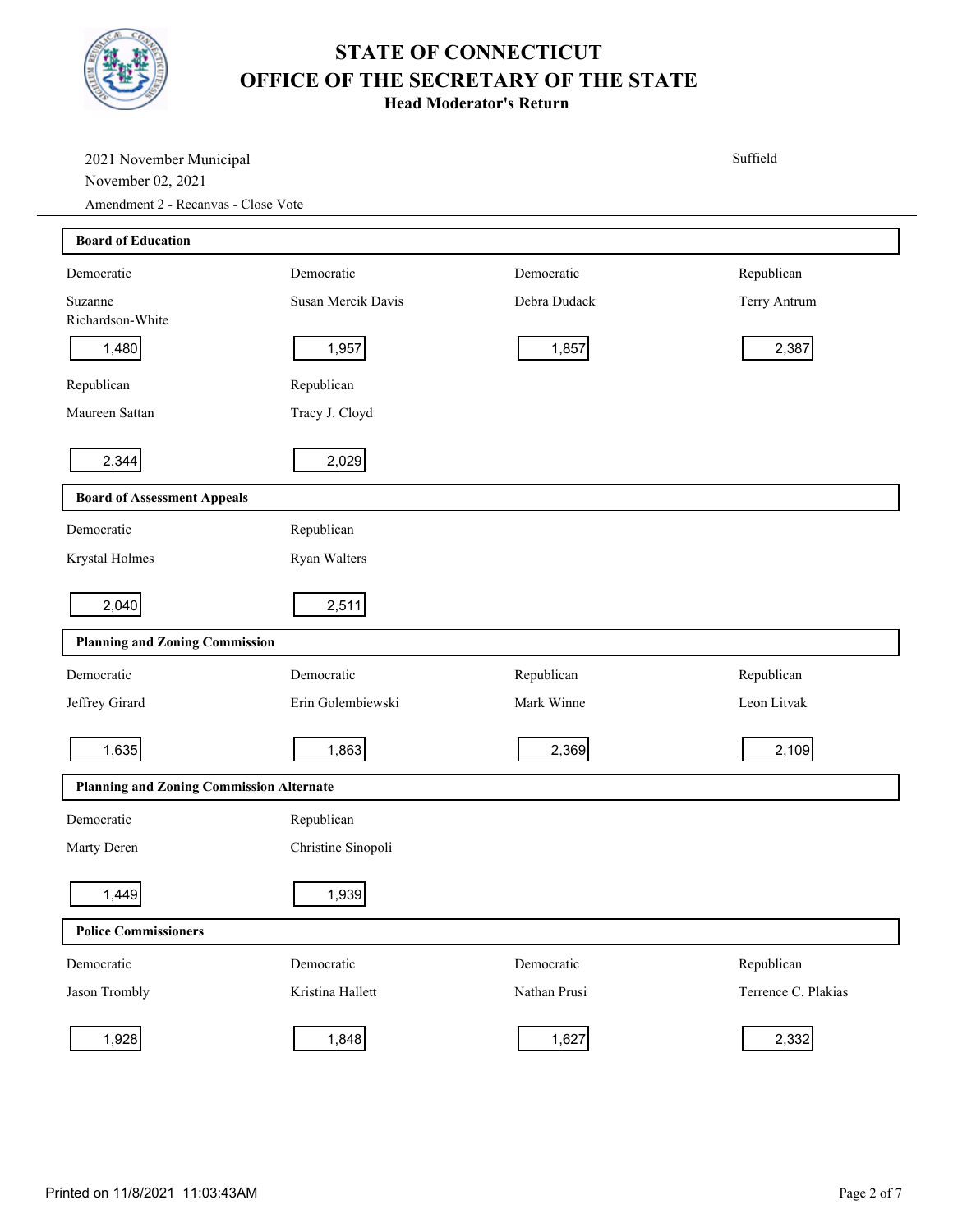

**Head Moderator's Return**

| 2021 November Municipal<br>November 02, 2021<br>Amendment 2 - Recanvas - Close Vote |                          |               | Suffield                   |  |  |
|-------------------------------------------------------------------------------------|--------------------------|---------------|----------------------------|--|--|
| <b>Fire Commissioners</b>                                                           |                          |               |                            |  |  |
| Democratic                                                                          | Democratic               | Republican    | Republican                 |  |  |
| Kristina Hallett                                                                    | Aysha<br>Moore-Manwaring | Vic Mathieu   | Peter Yeskey               |  |  |
| 1,532                                                                               | 1,464                    | 2,138         | 2,113                      |  |  |
| Republican                                                                          |                          |               |                            |  |  |
| Jack Bucior                                                                         |                          |               |                            |  |  |
| 2,128                                                                               |                          |               |                            |  |  |
| <b>Water Pollution Control Authority</b>                                            |                          |               |                            |  |  |
| Democratic                                                                          | Democratic               | Democratic    | Republican                 |  |  |
| Roger Ives                                                                          | Victor Roy               | Daniel Holmes | Janet Davis                |  |  |
| 1,760                                                                               | 1,679                    | 1,852         | 2,250                      |  |  |
|                                                                                     |                          |               | List of Votes Certified By |  |  |

-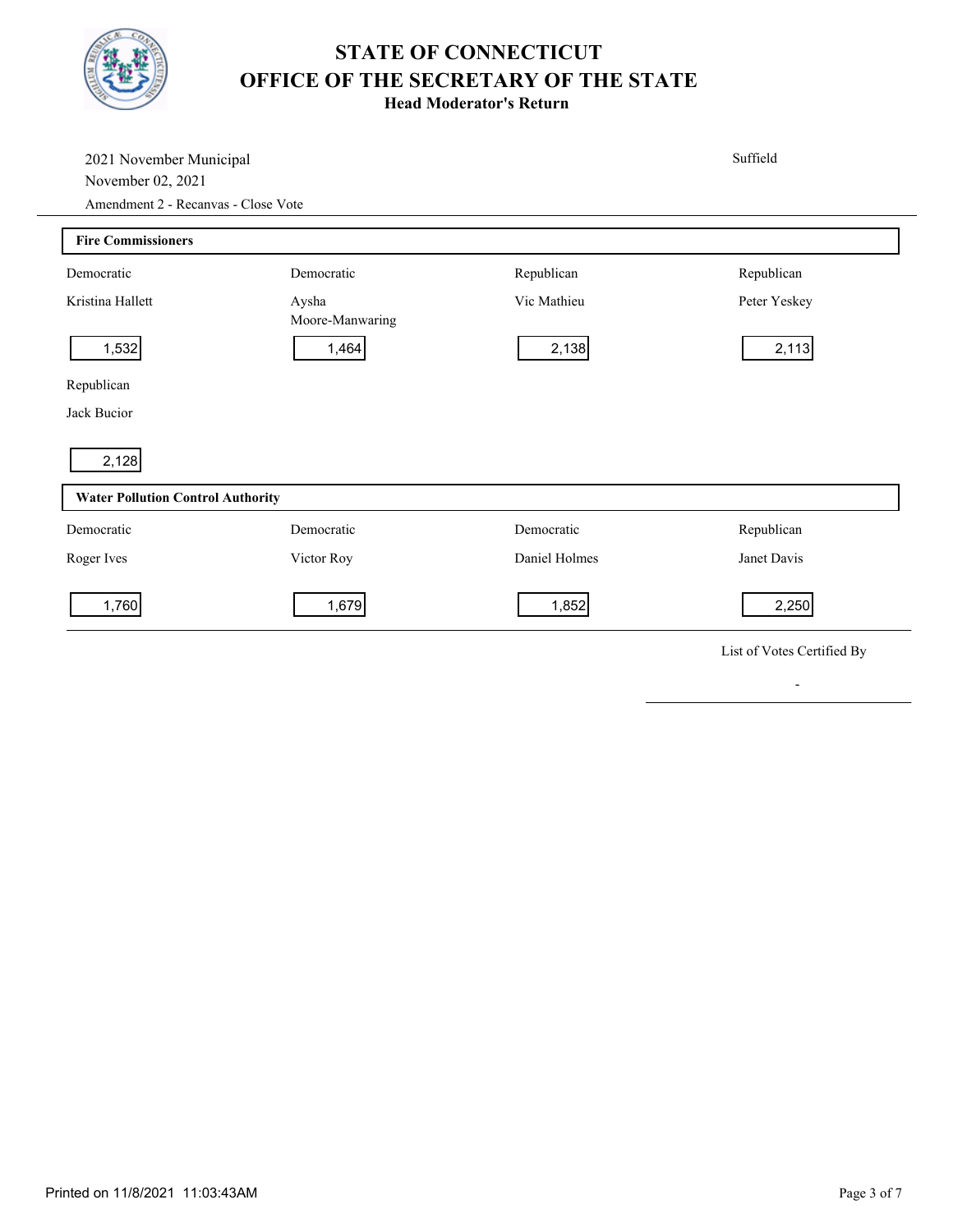|--|--|

| 2021 November Municipal<br>November 02, 2021<br>Amendment 2 - Recanvas - Close Vote                                                                                                                                                              | Suffield        |  |  |  |
|--------------------------------------------------------------------------------------------------------------------------------------------------------------------------------------------------------------------------------------------------|-----------------|--|--|--|
| <b>Report of Absentee Ballots</b>                                                                                                                                                                                                                |                 |  |  |  |
| Congressional District 0                                                                                                                                                                                                                         |                 |  |  |  |
| <b>Number Received from Town Clerk</b>                                                                                                                                                                                                           |                 |  |  |  |
| <b>Number Issued</b>                                                                                                                                                                                                                             |                 |  |  |  |
| Presidential<br><b>Election Day Registration</b><br>Military<br><b>Absentee</b><br><b>Overseas</b>                                                                                                                                               |                 |  |  |  |
| ٠<br>٠<br>٠<br>٠<br> 0 <br>$\overline{0}$<br>13<br>509<br> 0                                                                                                                                                                                     | $\equiv$<br>522 |  |  |  |
| <b>Number Rejected</b>                                                                                                                                                                                                                           | $(-)$           |  |  |  |
| Absentee<br>Military<br><b>Overseas</b><br><b>Election Day Registration</b><br><b>Presidential</b>                                                                                                                                               |                 |  |  |  |
| ٠<br>8 <sup>1</sup><br>٠<br>٠<br>$\overline{0}$<br> 0 <br>0<br>٠<br> 0                                                                                                                                                                           | 8<br>=          |  |  |  |
| Number Counted                                                                                                                                                                                                                                   | 514             |  |  |  |
| <b>Report of Provisional Ballots</b>                                                                                                                                                                                                             |                 |  |  |  |
| Total Provisional Ballots Issued Town wide<br>$\overline{0}$                                                                                                                                                                                     |                 |  |  |  |
| <b>Official Check List Report</b>                                                                                                                                                                                                                |                 |  |  |  |
| <b>Names on Official Check List</b><br>9,877                                                                                                                                                                                                     |                 |  |  |  |
| (Names on the Official check list-Names on Active List and names Restored to the Active List<br>on Election Day; also Overseas Ballot Applicants.)                                                                                               | $(+)$           |  |  |  |
| <b>Election Day Registration</b>                                                                                                                                                                                                                 | 13              |  |  |  |
| (Total Election Day Registration (EDR) Issued)                                                                                                                                                                                                   |                 |  |  |  |
| <b>Grand Total Names on Active List</b>                                                                                                                                                                                                          | 9,890           |  |  |  |
| <b>Names Checked as Having Voted</b>                                                                                                                                                                                                             | 4,091           |  |  |  |
| (Total of names-by-name count of ALL names checked on the Official Check List as having<br>voted at the polls, by Absentee ballot and by Overseas Ballot -- including names checked at<br>the absente ballot central counting location, if any.) |                 |  |  |  |
| Total Votes for Governor/President<br>All Candidates                                                                                                                                                                                             | 0               |  |  |  |
| (This number should be less than or Equal to names checkes as having voted)                                                                                                                                                                      |                 |  |  |  |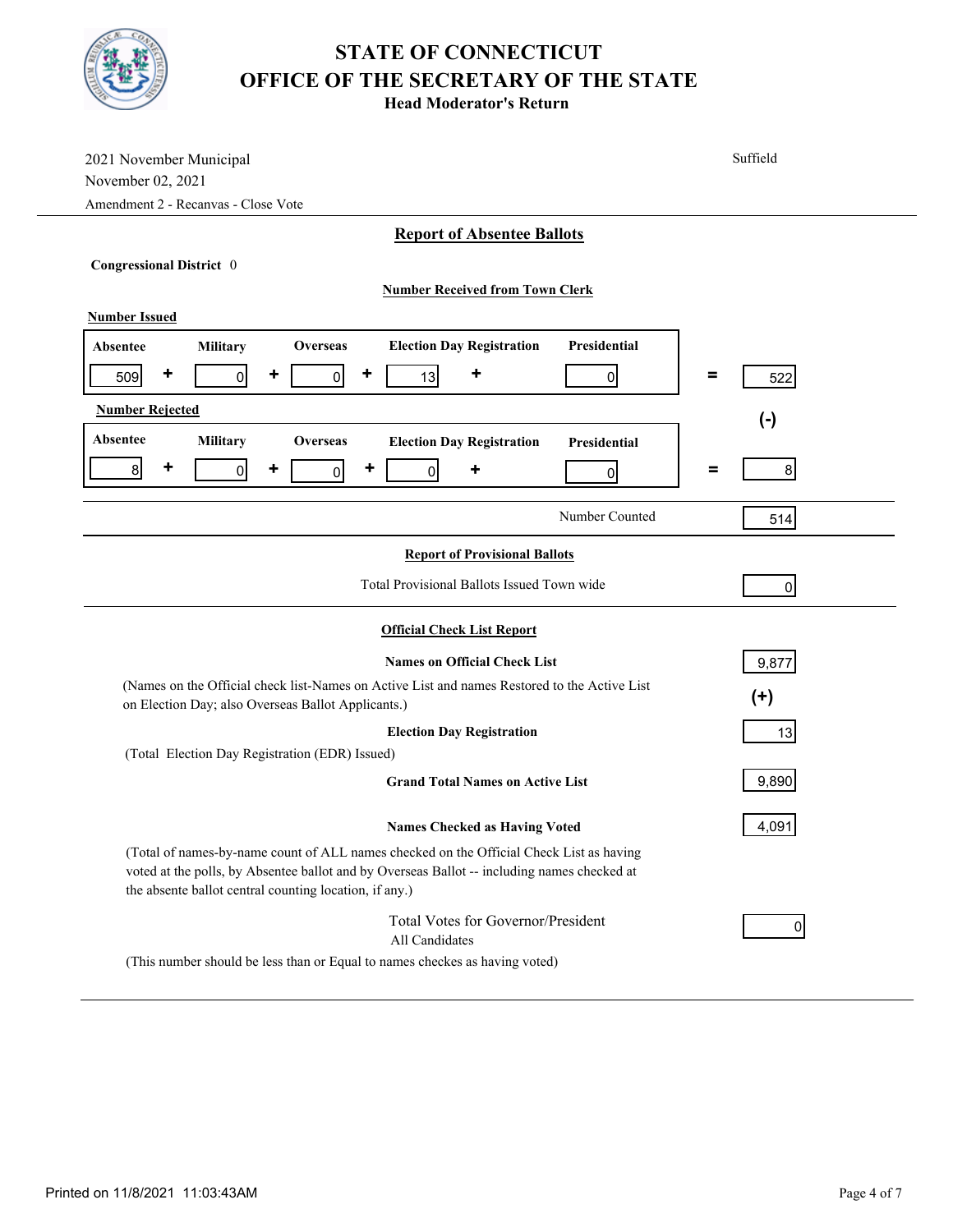

**Head Moderator's Return**

2021 November Municipal November 02, 2021

Amendment 2 - Recanvas - Close Vote

#### **Questions on Ballot**

Suffield

|             |                                                                     | Yes   | No    |  |
|-------------|---------------------------------------------------------------------|-------|-------|--|
| <b>TOWN</b> |                                                                     |       |       |  |
| Suffield    |                                                                     | Votes | Votes |  |
|             | 1. "1.<br><b>Shall the Suffield Charter Section 204, "Vacancies</b> | 2063  | 1409  |  |
|             | in Elective Offices", be amended to create a detailed process       |       |       |  |
|             | for filling a vacancy in the office of First Selectman?"            |       |       |  |
|             | 2. "2.<br>Shall the Suffield Charter Section 302A be amended        | 1260  | 2303  |  |
|             | to provide that the length of the terms of the Board of             |       |       |  |
|             | Selectman, including the First Selectman, be increased to           |       |       |  |
|             | four years?"                                                        |       |       |  |
|             | 3. "3.<br><b>Shall the Suffield Charter Section 302H be amended</b> | 1546  | 1908  |  |
|             | to increase the number of members on the Board of Police            |       |       |  |
|             | Commissioners to seven beginning with the election in Nov.          |       |       |  |
|             | 2023, and shall the Special Act creating the Police                 |       |       |  |
|             | Commission be adopted as an ordinance and updated to                |       |       |  |
|             | correspond with the increase in membership?"                        |       |       |  |
|             | Shall the Suffield Charter Section 302H be amended<br>4. "4.        | 1796  | 1699  |  |
|             | to clarify that the Police Commission maintains its statutory       |       |       |  |
|             | authority over the Department and that the Chief of Police          |       |       |  |
|             | manages day to day operations of the Police Department and          |       |       |  |
|             | reports, as a Department head, to the First Selectman?"             |       |       |  |
|             | 5. "5.<br><b>Shall the Suffield Charter Section 302I be amended</b> | 1553  | 2031  |  |
|             | to decrease the number of members on the Fire Commission            |       |       |  |
|             | to five beginning with the election in Nov. 2023?"                  |       |       |  |
|             | 6. "6.<br>Shall the Suffield Charter Section 302I be amended        | 1943  | 1684  |  |
|             | to clarify that the Fire Commission maintains its statutory         |       |       |  |
|             | authority over the Department, and that the Fire Chief              |       |       |  |
|             | manages day to day operations of the Fire Department and            |       |       |  |
|             | reports, as a Department Head, to the First Selectman?"             |       |       |  |
|             | <b>Shall the Suffield Charter Section 302K be amended</b><br>7. "7. | 1977  | 1577  |  |
|             | to clarify that the WPCA shall have all of its statutory powers     |       |       |  |
|             | for the effective management of waste water in the Town, that       |       |       |  |
|             | the WPCA Superintendent is a Department Head of the Town            |       |       |  |
|             | and that all employees working at the WPCA facilities are           |       |       |  |
|             | employees of the Town and subject to Town human resources           |       |       |  |
|             | and employment policies?"                                           |       |       |  |
|             | 8. "8.<br>Shall the Suffield Charter Section 502, "Powers and       | 1621  | 1956  |  |
|             | Duties" of the First Selectman, be amended to clarify that the      |       |       |  |
|             | First Selectman is responsible for "enforcing" the                  |       |       |  |
|             | administrative and personnel policies of the Town, for the          |       |       |  |
|             | management of Department Heads (Section B), and to                  |       |       |  |
|             | incorporate the WPCA into the First Selectman's consistency         |       |       |  |
|             | and coordination duties (Section F)?"                               |       |       |  |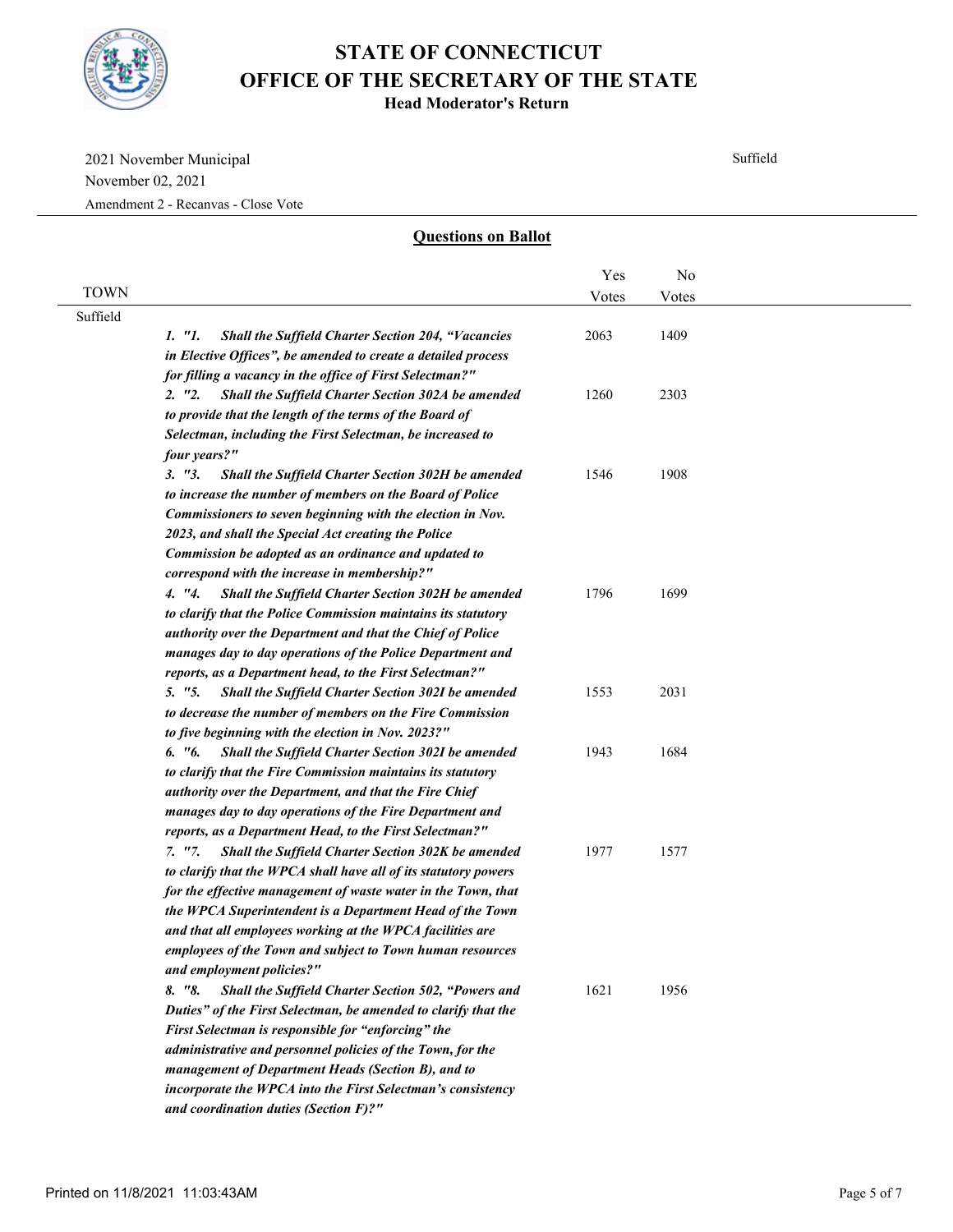

| 2021 November Municipal                                                                                                                                                                                                                                                                                                                                                                                                              |      | Suffield |  |  |
|--------------------------------------------------------------------------------------------------------------------------------------------------------------------------------------------------------------------------------------------------------------------------------------------------------------------------------------------------------------------------------------------------------------------------------------|------|----------|--|--|
| November 02, 2021                                                                                                                                                                                                                                                                                                                                                                                                                    |      |          |  |  |
| Amendment 2 - Recanvas - Close Vote                                                                                                                                                                                                                                                                                                                                                                                                  |      |          |  |  |
| 9. "9.<br><b>Shall the Suffield Charter Section 807,</b><br>"Expenditures and Accounting", be amended to provide a<br>defined process for the Board of Selectmen to set and waive<br>the Bid and Purchase process (Section E), for the Town<br>Treasurer to consult with the Finance department on payroll<br>(Section G) and to provide for end of year transfers by the<br><b>Board of Finance to the WPCA and to the Board of</b> | 1635 | 1802     |  |  |
| <b>Education (Section H)?"</b><br>10. "10. Shall the Suffield Charter Section 1006, "Actions<br>Requiring a Town Meeting", Subsection F be amended to<br>provide that the acceptance of land donated to the Town does<br>require approval at Town meeting but utility easements and<br>land purchased, donated or sold with a value of \$10,000 or<br>less does not require approval at a Town Meeting?"                             | 1881 | 1684     |  |  |
| 11. "11. Shall the Suffield Charter Section 1007, "Town<br>Meeting by Petition", Subsection $A(1)$ be amended to<br>prohibit Town Meetings to be petitioned for the purpose of<br>specifying compensation of officials or fixing the tax rate,<br>and be further amended to change "appointing or removing<br>officials" to "censuring officials"?"                                                                                  | 1251 | 2229     |  |  |
| 12. "12. Shall the Suffield Charter Section 1101, "Conflict of<br>Interest", be amended to reference the definition in the Town<br>ethics code and require disclosure of conflicts of interest to<br>follow the manner prescribed by the Connecticut General<br>Statutes, except for the First Selectman, who is required to<br>disclose conflicts of interest in writing to the Board of<br>Selectmen?"                             | 2326 | 1217     |  |  |
| 13. "13. Shall the Suffield Charter Section 1203 "Status of<br>Employees", be amended to require the Town Human<br>Resources Department to arrange for the hiring of all<br>employees, except those hired by the Board of Education,<br>and exempt the Board of Education and WPCA from<br>engaging consultants or employing people outside of the<br><b>Annual Town Budget?"</b>                                                    | 1589 | 1964     |  |  |
| 14. "14. Shall the Suffield Charter be revised by adopting the<br>technical corrections and (non-substantive) changes<br>recommended by the 2020-2021 Charter Revision<br>Commission?"                                                                                                                                                                                                                                               | 1810 | 1604     |  |  |